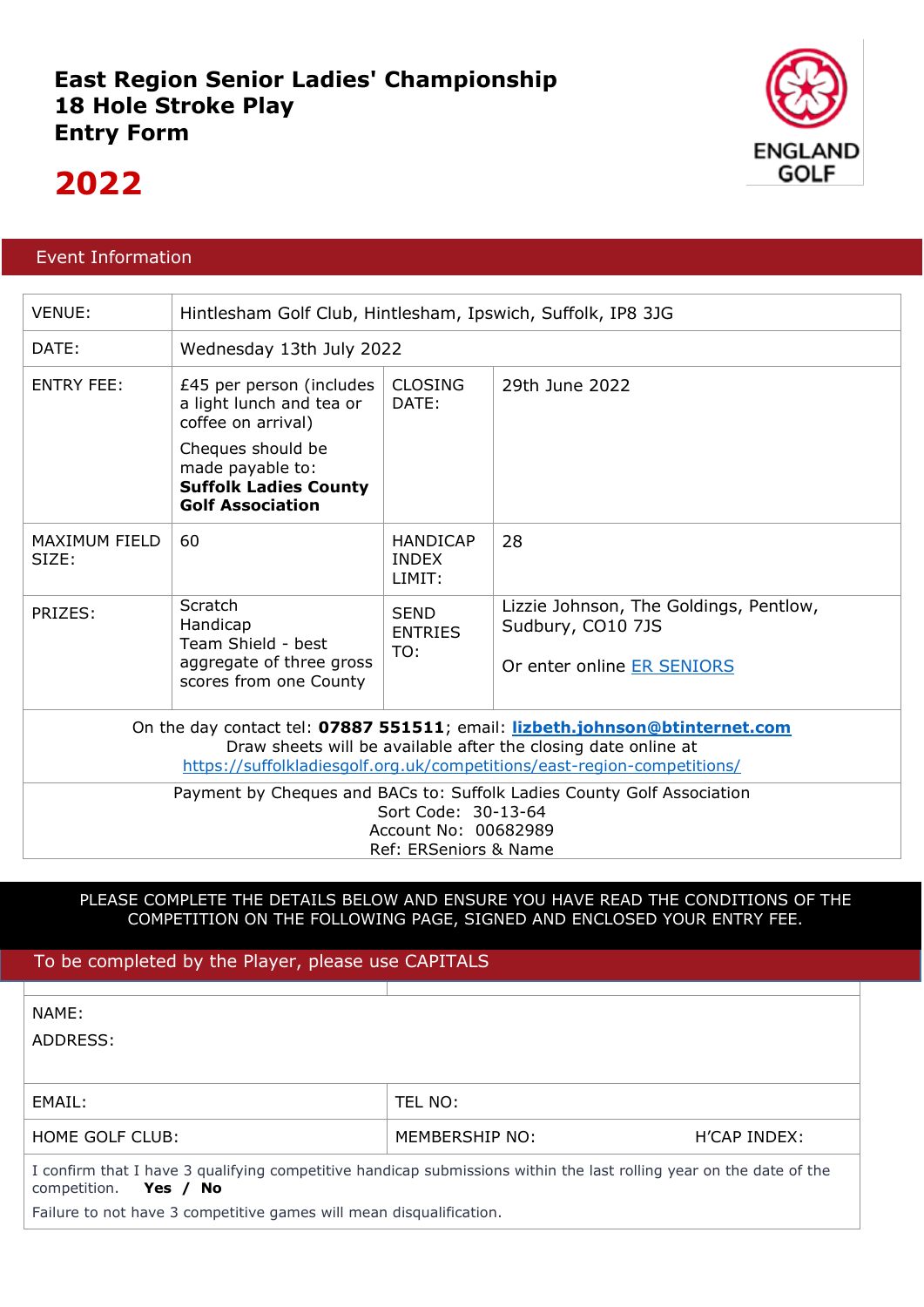

# **2022**

### CONDITIONS / QUALIFICATIONS AND FURTHER INFORMATION:

1.1 The competition is open to players aged 50 and over on the date of the competition who are members of an affiliated Golf Club within the counties of Bedfordshire, Cambs & Hunts, Essex, Hertfordshire, Norfolk and Suffolk, who have amateur status in accordance with the current Amateur Status Rules of the R&A Rules Limited and who hold a Handicap Index under the WHS Rules of Handicapping at the date of entry.

### **Regulations**

- 2.1 Entries shall be limited to 60 players.
- 2.2 Entry forms and the appropriate fee must reach the organiser by the closing date of Thursday 29<sup>th</sup> June 2022.
- 2.3 In the event of entries exceeding 60 players, the players with the lowest handicap indices at the time of application will gain entry with higher handicap indices being kept on a reserve list.
- 2.4 The competition draw will be made after  $29<sup>th</sup>$  June 2022 and participants notified.
- 2.5 Competitors MUST register at the Registration Desk **no later than 30 minutes before their tee time**.
- 2.6 Players must have a Handicap Index issued from a "Golf Club" (as defined in the Rules of Handicapping Book) that is authorised to use the Rules of Handicapping.
- 2.7 The organiser has the authority to arrange/alter tee times with appropriate notification to those affected.
- 2.8 In the event of adverse conditions, the organiser reserves the right to alter the format of the competition in order to achieve a result.

### **Terms**

- 3.1 A player withdrawing after the closing date **MUST inform the organiser**, **Lizzie Johnson, Tel: 07887 551511 or email: [lizbeth.johnson@btinternet.com.](mailto:lizbeth.johnson@btinternet.com) Entry fees are non-refundable after the closing date unless the organiser has a substitute.**
- 3.2 In all matters, the decision of the organiser is final.
- 3.3 The competition shall be played in accordance with the Rules of Golf and England Golf Hard Card.
- 3.4 The competition shall consist of **18 holes stroke play** format.
- 3.5 In the event of a tie after 18 holes the winners will be decided on a count back basis over the last 9, 6, 3 or 1 hole(s) on the card. Players may only win one prize.
- 3.6 If a player arrives at their starting point ready to play within five minutes after their starting time and in the absence of circumstances that warrant the waiving of the penalty of disqualification under Rule 5.3a, the **general penalty** (two strokes) will be applied. The penalty for lateness beyond five minutes is **DISQUALIFICATION.**
- 3.7 Competitors should walk at all times unless permitted to ride by the organising committee on production of a current medical certificate (refer to England Golf Transportation Policy).
- 3.8 The England Golf Hard Card condition relating to caddies will be in operation.
- 3.9 The organiser and referees will monitor the pace of play and will take action under the Rules of Golf if players are considered to be delaying play.

#### **Please note that personal buggies are not permitted on the course, but can be hired in advance. Telephone 01473 652761**

| Date:                                                   | <b>Entry fee: £</b>            |               |
|---------------------------------------------------------|--------------------------------|---------------|
| <b>Player's signature:</b>                              |                                |               |
| Paid by                                                 | (Please delete as appropriate) | Cheque / BACS |
| I have read the conditions and agree to the terms above | Yes $/$<br>No.                 |               |
|                                                         |                                |               |